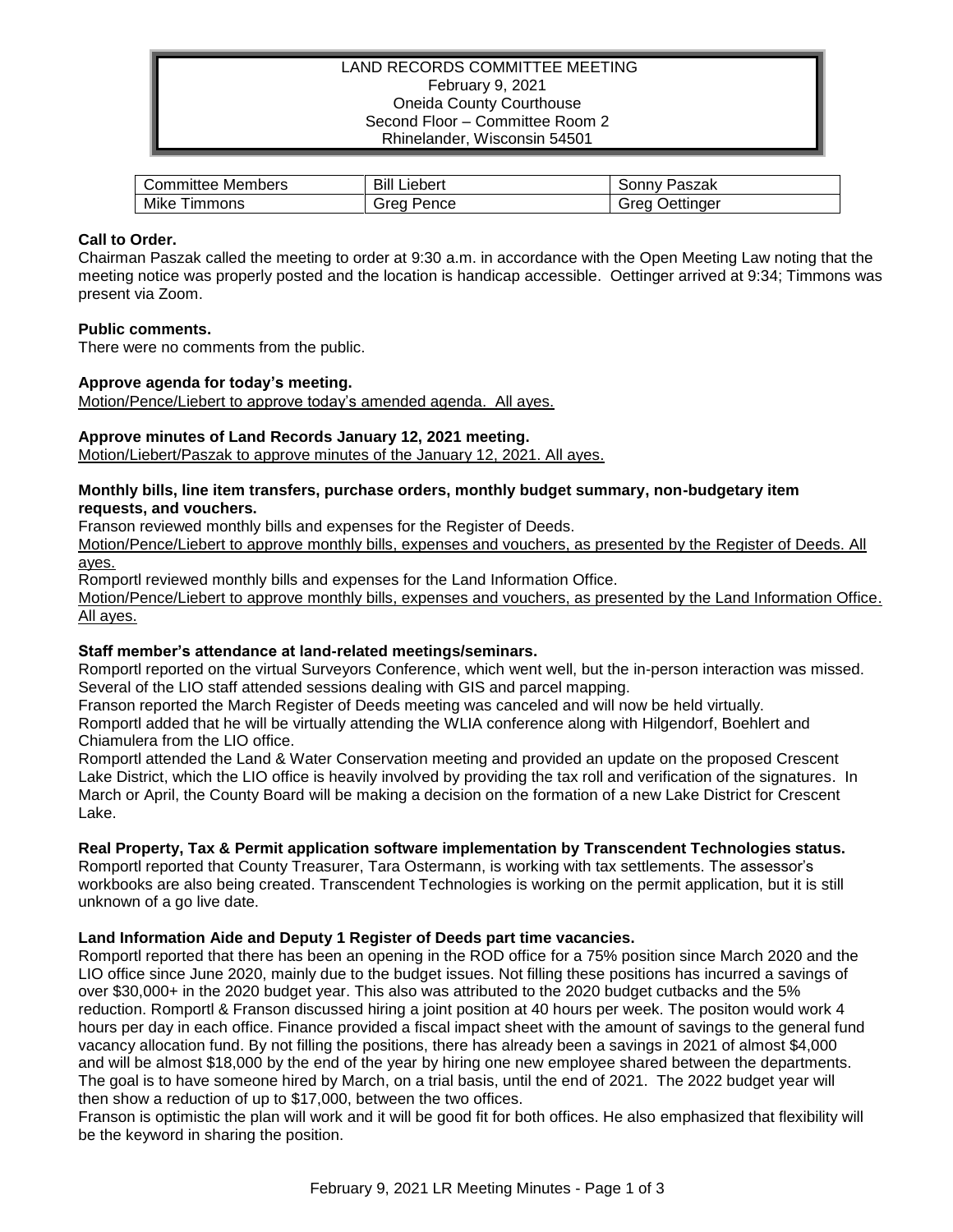Motion/Paszak/Oettinger to approve the split position as presented, on a trial basis, until the end of 2021 and forward to LRES. All ayes.

### **Update of Geographic Name Proposal, to request name or change the name of the following lakes, rivers or creeks:**

- Name a 2.9 acre unnamed lake to King George Lake; located in Section 31, T39N-R10E, Town of Sugar Camp, as submitted by the Wisconsin Geographic Names Council.
- Change the names of Squaw Lake & Squaw Creek to Ikwe Lake and Ikwe Creek. Squaw Lake located in Section 33, T40N-R4E and Sections 4, 8, 9, 16, 17, T39N-R4E. Squaw Creek located in Sections 36, T40N-R3E and Section 30, T39N-R4E
- Correct the spelling of Wickham Lake, Section 19, T35N-R9E

Romportl updated the committee that he sent an email to the DNR stating that the County cannot act on the proposals within their timeframe, and no fees have been collected. The DNR discussed postponement for several reasons, one being that Minocqua has concerns about the timeframe, as well as many letters stating that a different name is being suggested, other than what was proposed.

Romportl stated that the spelling from Vickham to Wickham Lake was most likely a clerical correction, based upon a deed search which found property owned nearby by John Wickham.

# **Professional Services agreement for ArcGIS server and software upgrade by Pro-West & Associates**.

Motion/Timmons/Pence to authorize signing the agreement, now that it has been reviewed by Corporation Counsel. All ayes.

### **Land Survey Professional Service contract with J.W. Austin Associates LLC, for public land survey corner restoration and GPS.**

Romportl reported that the contract is the same as past years, with different dates. It is valid from now until 2022. Corporation Counsel has already reviewed the contract.

Motion Paszak/Oettinger to approve the land survey contract for J.W. Austin Associates LLC and authorize signatures on the contract. All ayes.

### **10:00 AM Opening of the sealed bids received for properties that were offered for sale with the bid deadline of 4PM, February 5, 2021 and discuss/act/award bids.**

Romportl noted that the parcels offered for sale were published in the Northwoods River News legal section for three weeks, as required by statute. He also noted they were advertised in the classified sections of the area newspapers, online at the Oneida County website, a large emailing to interested parties, a hard copy to people on the mailing list, and adjoining landowners were contacted. Eighteen (18) bids were received on time in the Clerk's Office.

| <b>Bidders</b>             | Parcel#         | Bid | Name                                                                              |
|----------------------------|-----------------|-----|-----------------------------------------------------------------------------------|
| <b>Highest</b>             | <b>CR-303-B</b> |     | 26,650.00 Lk George Properties LLC                                                |
| 2nd                        |                 |     | 21, 223.07 Eifler Revocable Trust - James Eifler, Trustee                         |
| 3rd                        |                 |     | 15,250.00 JnA Independent Investments LLC                                         |
| 4th                        |                 |     | 12,850.00 Justin Miller                                                           |
| 5th                        |                 |     | 12,778.00 Charles A Polinski, Deborah J Polinski, Sarah L Polinski, Luke J Freund |
| 6th                        |                 |     | 12,013.00 Kevin T. Waydick & Lois A Waydick                                       |
| 7th                        |                 |     | 10,767.51 Becki J Hoppe-Schuler                                                   |
| Rejected - Below Minimum   | <b>EN-728-8</b> |     | 3,000.00 Raymond Kruschke & Yvonne Kruschke                                       |
| Highest                    | LR 39-25#1      |     | 5,737.51 Becki J Hoppe-Schuler                                                    |
| <b>Highest</b>             | LR 39-25#2      |     | 5,379.73 Becki J Hoppe-Schuler                                                    |
| 2nd                        |                 |     | 5,051.00 Howard F Engel & Dana D Engel, Living Trust                              |
| <b>Awarded to Adjoiner</b> | <b>NE-120-1</b> |     | 1,051.00 Robert A Riopel                                                          |
| Not Adjoiner               |                 |     | 1,423.03 Eifler Revocable Trust - James Eifler, Trustee                           |
| <b>Highest</b>             | <b>PE-601</b>   |     | 6,900.00 Janet Cutler                                                             |
| <b>Highest</b>             | PE-601-15       |     | 9,900.00 Janet Cutler                                                             |
| <b>Highest</b>             | <b>RH-45-1</b>  |     | 125.00 Timothy Jewell                                                             |
| <b>Highest</b>             | <b>RH-369</b>   |     | 1,001.00 David & Joyce Richmond                                                   |
| <b>Highest</b>             | <b>WR-1018</b>  |     | 1,250.00 John M & Jennifer L Nelson                                               |

#### 18 Sealed bids received for February 5, 2021 deadline Opened at February 9, 2021 Land Records Meeting Approved resolution to convey at February 16th County Board Meeting

\* Bids Highlighted in Gray & Bold are being forwarded to County Board for Final Approval